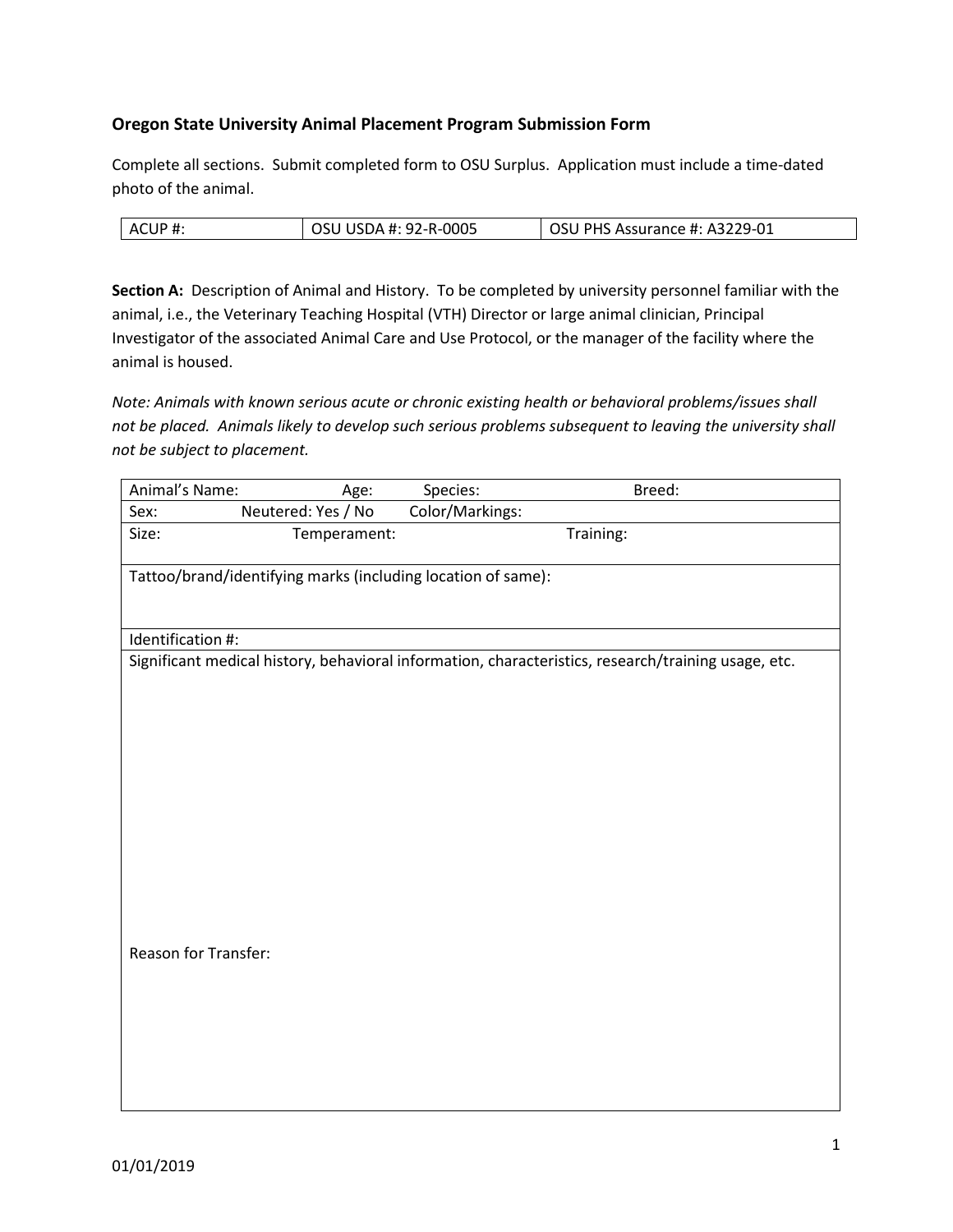**Section B:** Veterinary Physical Examination and Medical Authorization to Release Animal. To be completed and signed by an Oregon State University veterinarian NOT associated with the study or class. Make a statement on the desirability of release to the public (e.g. behavior, health, and medical conditions present):

Physical Examination of Animal(s) Performed on: (Date) \_\_\_\_\_\_\_\_\_\_\_\_\_\_\_\_\_\_\_\_\_\_\_\_\_\_\_\_\_\_\_\_\_\_\_\_\_

Print Name/Title: \_\_\_\_\_\_\_\_\_\_\_\_\_\_\_\_\_\_\_\_\_\_\_\_\_\_\_\_\_\_\_\_\_\_\_\_\_\_\_\_\_\_\_\_\_\_\_\_\_\_\_\_\_\_\_\_\_\_\_\_\_\_\_\_\_\_\_\_

Signature of Veterinarian: \_\_\_\_\_\_\_\_\_\_\_\_\_\_\_\_\_\_\_\_\_\_\_\_\_\_\_\_\_\_\_\_\_\_\_\_\_\_\_\_\_\_\_\_\_ Date: \_\_\_\_\_\_\_\_\_\_\_